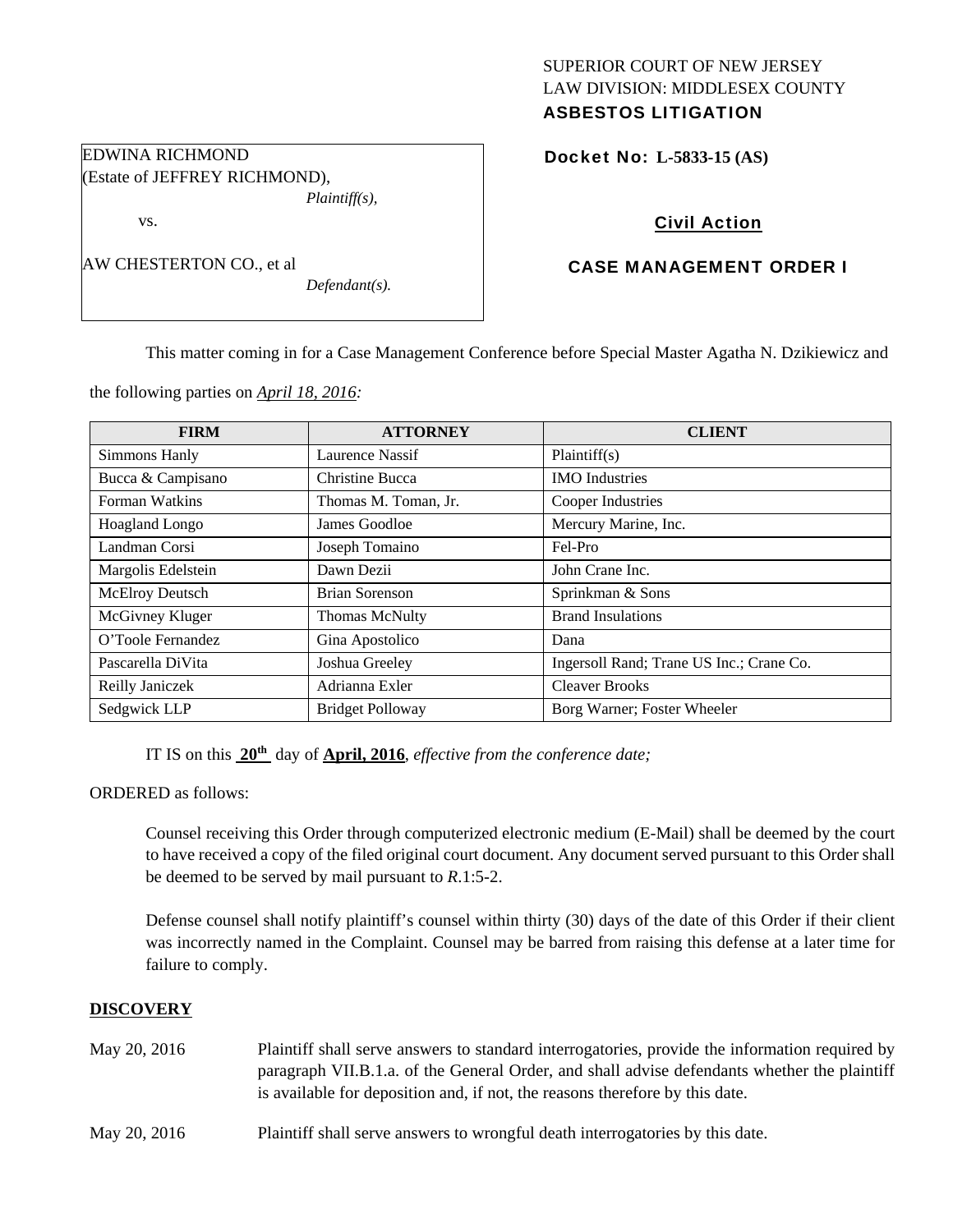| May 31, 2016       | Defendants shall serve answers to standard interrogatories by this date.                                                                                                                                    |
|--------------------|-------------------------------------------------------------------------------------------------------------------------------------------------------------------------------------------------------------|
| June 15, 2016      | Plaintiff shall propound supplemental interrogatories and document requests by this date.                                                                                                                   |
| July 15, 2016      | Defendants shall serve answers to supplemental interrogatories and document requests by this<br>date.                                                                                                       |
| June 15, 2016      | Defendants shall propound supplemental interrogatories and document requests by this date.                                                                                                                  |
| July 15, 2016      | Plaintiff shall serve answers to supplemental interrogatories and document requests by this<br>date.                                                                                                        |
| September 30, 2016 | Fact discovery, including depositions, shall be completed by this date. Plaintiff's counsel shall<br>contact the Special Master within one week of this deadline if all fact discovery is not<br>completed. |
| September 30, 2016 | Depositions of corporate representatives shall be completed by this date.                                                                                                                                   |

### **EARLY SETTLEMENT**

October 21, 2016 Settlement demands shall be served on all counsel and the Special Master by this date.

# **SUMMARY JUDGMENT MOTION PRACTICE**

| October 21, 2016 |  | Plaintiff's counsel shall advise, in writing, of intent not to oppose motions by this date. |
|------------------|--|---------------------------------------------------------------------------------------------|
|                  |  |                                                                                             |

- November 4, 2016 Summary judgment motions shall be filed no later than this date.
- December 2, 2016 Last return date for summary judgment motions.

### **MEDICAL DEFENSE**

| May 20, 2016      | Plaintiff shall serve executed medical authorizations (along with answers to interrogatories)<br>by this date.                                                                                                                                           |
|-------------------|----------------------------------------------------------------------------------------------------------------------------------------------------------------------------------------------------------------------------------------------------------|
| May 20, 2016      | Plaintiff shall serve a diagnostic medical report and any medical records in plaintiff's<br>possession by this date.                                                                                                                                     |
| January 16, 2017  | Plaintiff shall serve medical expert reports by this date.                                                                                                                                                                                               |
| January 16, 2017  | Upon request by defense counsel, plaintiff is to arrange for the transfer of pathology specimens<br>and x-rays, if any, by this date.                                                                                                                    |
| February 28, 2017 | Defendants shall identify its medical experts and serve medical reports, if any, by this date.<br>In addition, defendants shall notify plaintiff's counsel (as well as all counsel of record)<br>of a joinder in an expert medical defense by this date. |

#### **LIABILITY EXPERT REPORTS**

January 16, 2017 Plaintiff shall identify its liability experts and serve liability expert reports or a certified expert statement by this date or waive any opportunity to rely on liability expert testimony.

\_\_\_\_\_\_\_\_\_\_\_\_\_\_\_\_\_\_\_\_\_\_\_\_\_\_\_\_\_\_\_\_\_\_\_\_\_\_\_\_\_\_\_\_\_\_\_\_\_\_\_\_\_\_\_\_\_\_\_\_\_\_\_\_\_\_\_\_\_\_\_\_\_\_\_\_\_\_\_\_\_\_\_\_\_\_\_\_\_\_\_\_\_\_\_\_\_\_\_\_\_\_\_\_\_\_\_\_\_\_